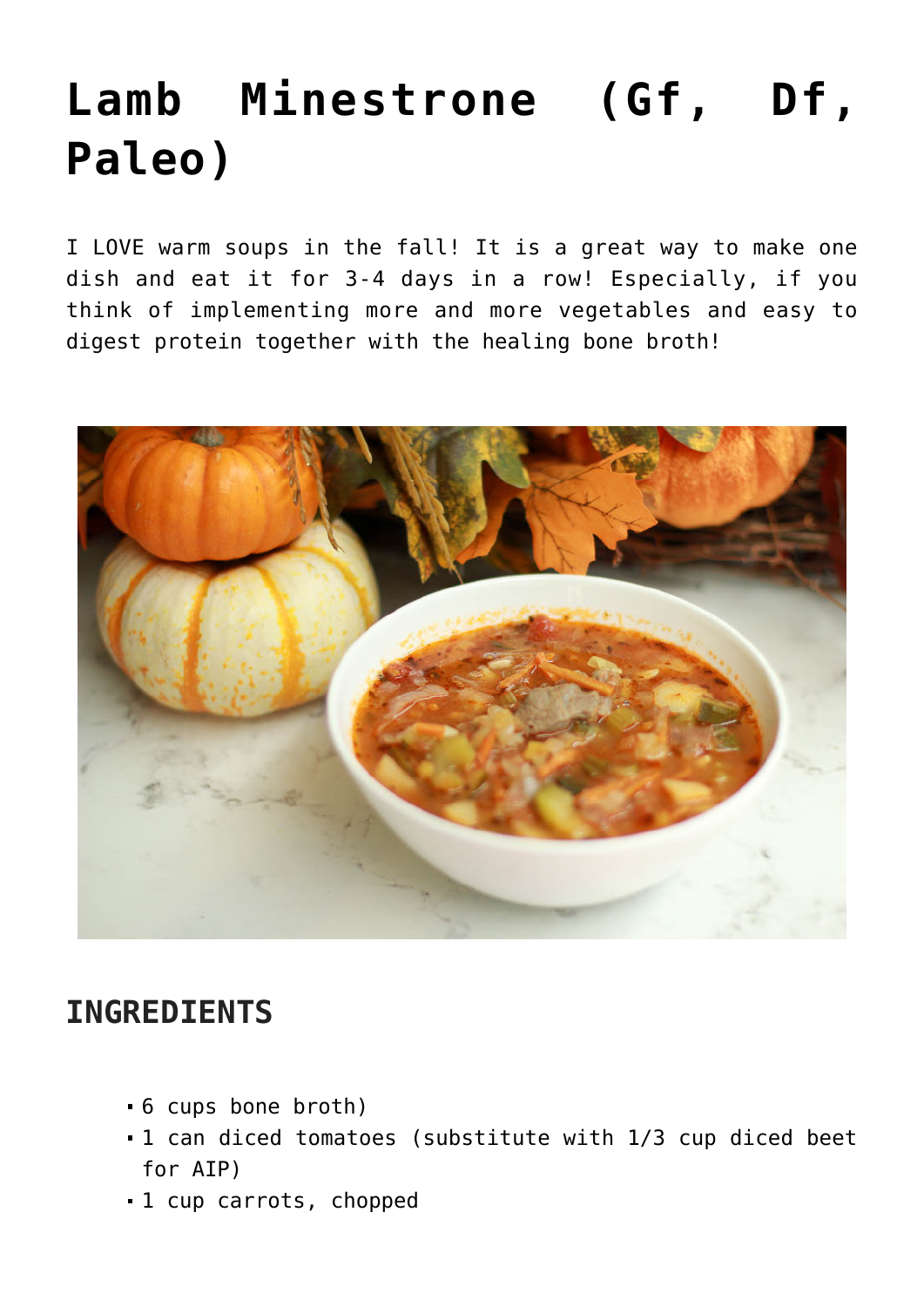- 1 cup spinach, chopped
- 1 cup parsnip, chopped
- 1 cup celeriac root, chopped (can substitute with rutabaga)
- 1 medium white onion, diced
- 3 ribs of celery, chopped
- 1 medium zucchini, chopped
- 2 tsp dried oregano
- 2 tsp dried basil (any fresh herbs are always a bonus!)
- 1/4 cup fresh parsley
- 2 cloves garlic, minced
- 1 tsp sea salt (plus more to taste)
- 2–3 tbsp avocado oil
- 2 cups pre-cooked lamb (you can also use raw lamb leg, cut into small pieces)